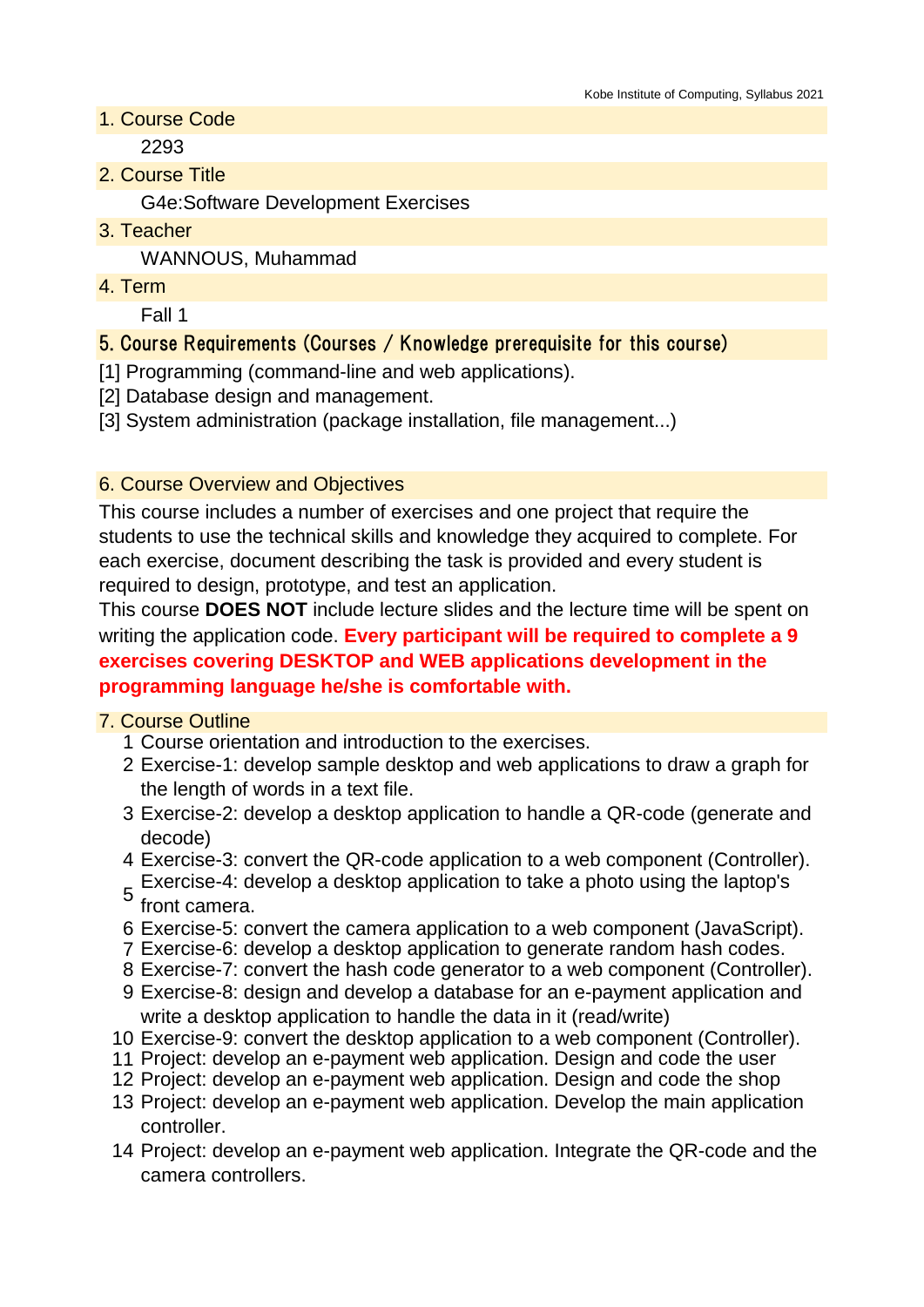- 15 Project: develop an e-payment web application. Integrate the hash-code and the database controllers.
- 16 Not implemented.
- 8. Textbooks (Required Books for this course)

For this course, NO lecture slides will be provided! The lecturer will distribute exercise texts in timely manner.

#### 9. Reference Books (optional books for further study)

None

### 10. Course Goals (Attainment Targets)

- (1) Examine a description provided to develop an application.
- (2) Formulate a number of requirements based on the description
- (3) Propose a design for the solution system
- (4) Decide the best technologies for implementation
- (5) Implement the design of the solution system
- (6) Experiment with the of the solution system
- (7) (8)

11. Correspondence relationship between Educational goals and Course goals

| Educational goals of the school | <b>Course Goals</b>                                                          |                            |  |
|---------------------------------|------------------------------------------------------------------------------|----------------------------|--|
| High level ICT                  | <b>Basic academic skills</b>                                                 | (3)                        |  |
| skills                          | Specialized knowledge and literacy                                           | (6)<br>(5)                 |  |
| Human skill<br>(Tankyu skill)   | Ability to continually improve own strengths                                 |                            |  |
|                                 | Ability to discover and Problem setting<br>resolve the problem<br>in society |                            |  |
|                                 |                                                                              | <b>Hypothesis planning</b> |  |
|                                 |                                                                              | <b>Hypothesis testing</b>  |  |
|                                 |                                                                              | <b>Practice</b>            |  |
|                                 | Fundamental                                                                  | Ability to step forward    |  |
|                                 | Competencies for                                                             | Ability to think through   |  |
|                                 | <b>Working Persons</b>                                                       | Ability to work in a team  |  |
| <b>Professional ethics</b>      |                                                                              |                            |  |

#### 12. Evaluation

| Goals                     | Evaluation method & point allocation |      |  |  |                                   |       |
|---------------------------|--------------------------------------|------|--|--|-----------------------------------|-------|
|                           | examination                          | Quiz |  |  | Reports Presentation Deliverables | Other |
| $^{\prime}$ 1 $^{\prime}$ |                                      |      |  |  |                                   |       |
| 2                         |                                      |      |  |  |                                   |       |
| $\overline{3}$            |                                      |      |  |  |                                   |       |
| 4                         |                                      |      |  |  |                                   |       |
| $\sqrt{5}$                |                                      |      |  |  |                                   |       |
| $6^{\circ}$               |                                      |      |  |  |                                   |       |
|                           |                                      |      |  |  |                                   |       |
| $\left(8\right)$          |                                      |      |  |  |                                   |       |
| Allocation                |                                      |      |  |  | 100                               |       |
| 13. Evaluation Criteria   |                                      |      |  |  |                                   |       |
| Examination               |                                      |      |  |  |                                   |       |
|                           |                                      |      |  |  |                                   |       |
|                           |                                      |      |  |  |                                   |       |
|                           |                                      |      |  |  |                                   |       |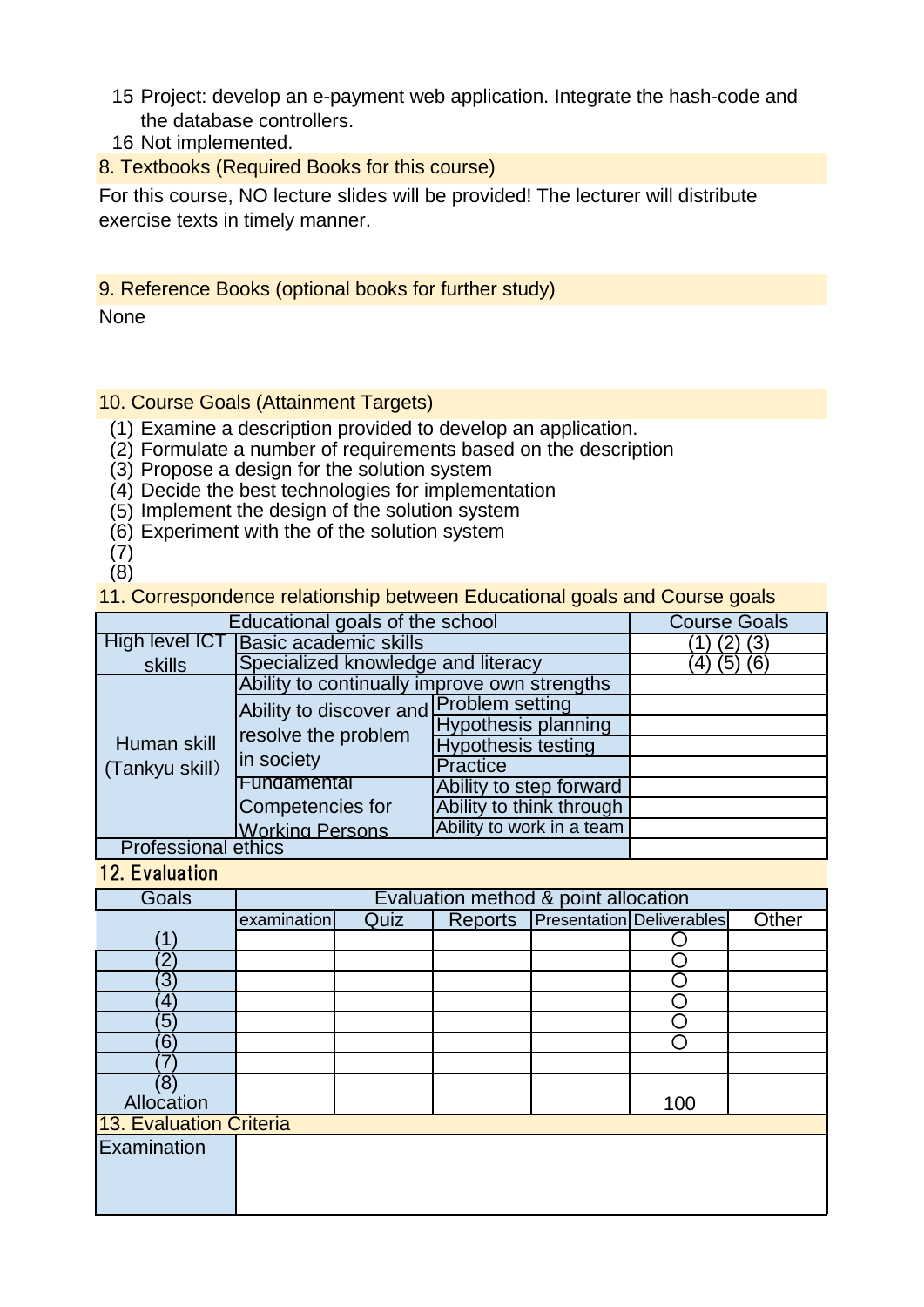| Quiz                                                                    |                                                                                                                                                                                                                                                                                                     |                                                                                                                                                                                                                                              |  |  |  |  |
|-------------------------------------------------------------------------|-----------------------------------------------------------------------------------------------------------------------------------------------------------------------------------------------------------------------------------------------------------------------------------------------------|----------------------------------------------------------------------------------------------------------------------------------------------------------------------------------------------------------------------------------------------|--|--|--|--|
| <b>Reports</b>                                                          |                                                                                                                                                                                                                                                                                                     |                                                                                                                                                                                                                                              |  |  |  |  |
|                                                                         | Presentation                                                                                                                                                                                                                                                                                        |                                                                                                                                                                                                                                              |  |  |  |  |
|                                                                         | <b>Deliverables</b><br>For each exercise and project in this course, every student is<br>required to deliver a working application (executable file / web<br>archive).<br>The lecturer will run the application on his own computer and<br>test its functions (as indicated in the exercise/project |                                                                                                                                                                                                                                              |  |  |  |  |
|                                                                         |                                                                                                                                                                                                                                                                                                     | description) and the grade will be based on the following<br>points:<br>[1] the number of functions completed in each delivery<br>[2] whether every function performs its task correctly<br>[3] whether the function handles errors properly |  |  |  |  |
| <b>Other</b>                                                            |                                                                                                                                                                                                                                                                                                     |                                                                                                                                                                                                                                              |  |  |  |  |
|                                                                         | 14. Active Learning                                                                                                                                                                                                                                                                                 |                                                                                                                                                                                                                                              |  |  |  |  |
| Hourly percentage of active learning within the whole class time<br>95% |                                                                                                                                                                                                                                                                                                     |                                                                                                                                                                                                                                              |  |  |  |  |
|                                                                         | 1 Active learning such as problem solving assignment using the<br>All the time<br>knowledge and skills acquired in class.                                                                                                                                                                           |                                                                                                                                                                                                                                              |  |  |  |  |
|                                                                         | Sometimes<br>2 Active learning such as group works and discussions.                                                                                                                                                                                                                                 |                                                                                                                                                                                                                                              |  |  |  |  |
|                                                                         | Not at all<br>3 Outcome presentations and feedbacks.                                                                                                                                                                                                                                                |                                                                                                                                                                                                                                              |  |  |  |  |
|                                                                         | Not at all<br>4 Students actively make decisions on how the class should be<br>conducted.                                                                                                                                                                                                           |                                                                                                                                                                                                                                              |  |  |  |  |

# 15. Notes

This course is pure coding and NO lecture slides will be used! Be prepared for using Integrated Development Environment and for coding.

Exercises have deadlines and they won't be postponed unless a serious issue occurs.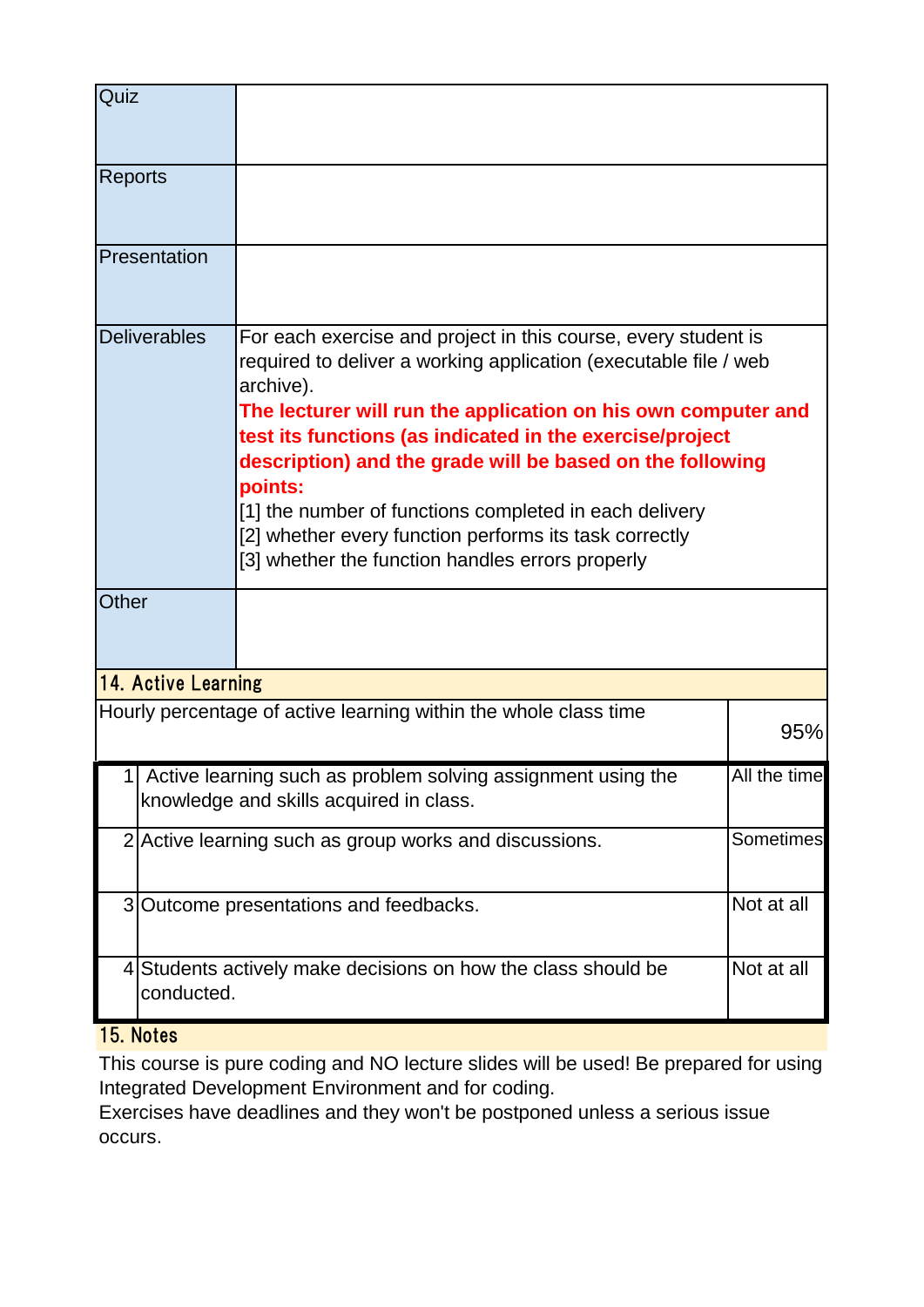## 16. Course plan

(Notice) This plan is tentative and might be changed at the time of delivery

Lesson 1: (Course orientation, exercises)

(Discussion and Lecture 90 minutes)

In this first lesson, the lecturer will brief the students on the following topics:

[1] Course syllabus

[2] Grading

[3] The exercises covered in the course

Lesson 2: (Exercise-1: word-length graph)

(Discussion & coding session 90 minutes)

In this session, the lecturer will distribute the description of one exercise on developing desktop and web applications that draw a graph of the length of words included in a text file. The desktop application will run in the command line and generate the graph using standard characters (no graphical user interface is required). After discussing the description and answering any questions that might arise, students start coding the applications on their laptops.

Lesson 3: (Exercise-2: desktop QR-code handler)

(Discussion & coding session 90 minutes)

In this session, the lecturer will distribute the description of of the desktop application for QR-code handling exercise. After discussing the description and answering any questions that might arise, students start coding the application on their laptops.

Lesson 4: (Exercise-3: web-based QR-code handler)

(Discussion & coding session 90 minutes)

In this session, the lecturer will distribute the description of of the web application for QR-code handling exercise. After discussing the description and answering any questions that might arise, students start coding the application on their laptops.

(Discussion & coding session 90 minutes) Lesson 5: (Exercise-4: desktop application to take a photo with the laptop's camera)

In this session, the lecturer will distribute the description of of the desktop application for acquiring an image through the laptop's camera. After discussing the description and answering any questions that might arise, students start coding the application on their laptops.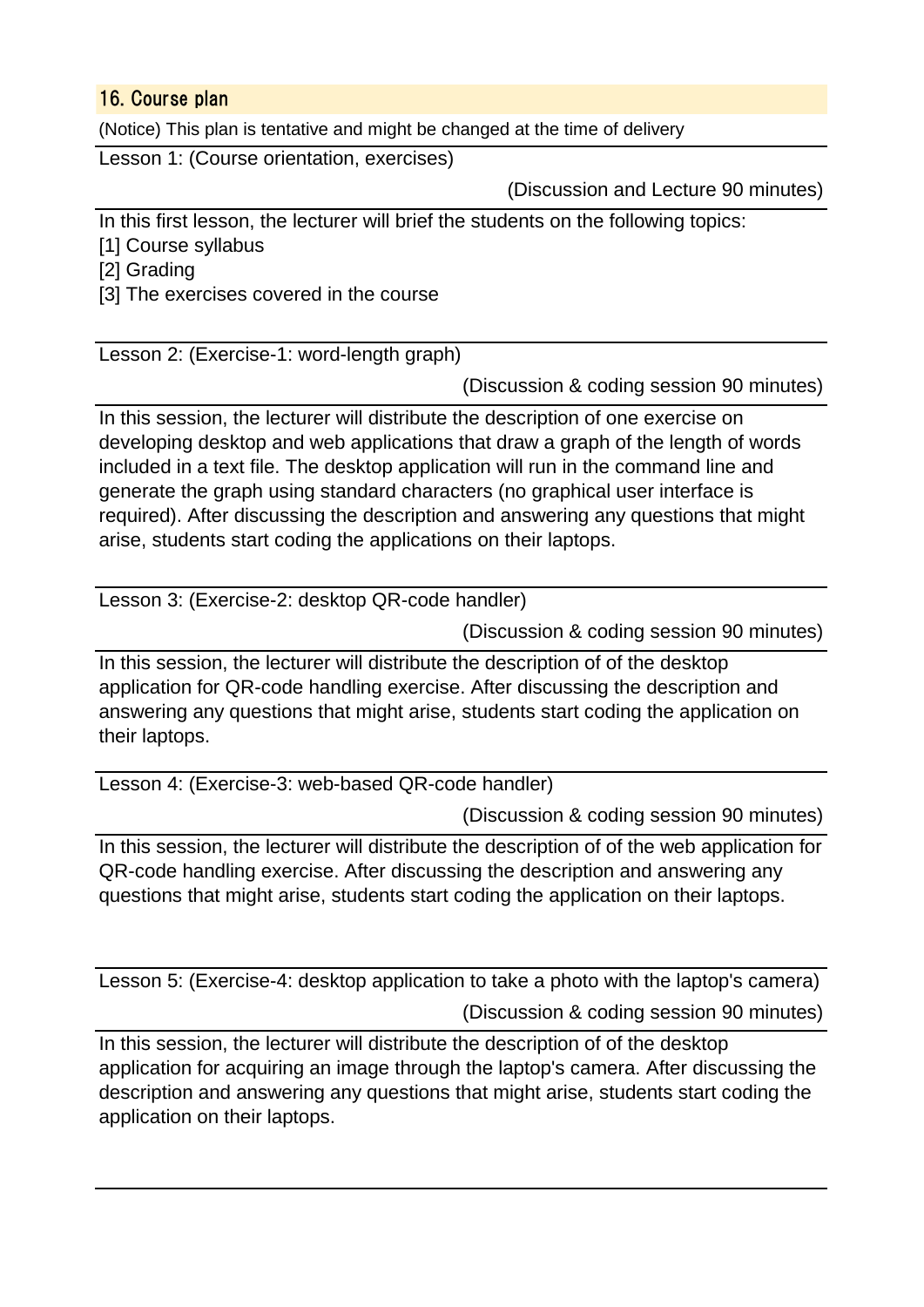(Discussion & coding session 90 minutes) Lesson 6: (Exercise-5: web application to take a photo with the laptop's camera)

In this session, the lecturer will distribute the description of of the web application for acquiring an image through the laptop's camera. After discussing the description and answering any questions that might arise, students start coding the application on their laptops.

(Discussion & coding session 90 minutes) Lesson 7: (Exercise-6: desktop application to generate random hash codes)

In this session, the lecturer will distribute the description of of the desktop application for generating random hash codes. After discussing the description and answering any questions that might arise, students start coding the application on their laptops.

(Discussion & coding session 90 minutes) Lesson 8: (Exercise-7: web application to generate random hash codes)

In this session, the lecturer will distribute the description of of the web application for generating random hash codes. After discussing the description and answering any questions that might arise, students start coding the application on their laptops.

Lesson 9: (Exercise-8: design a database for an e-payment system)

(Discussion & coding session 90 minutes)

In this session, the lecturer will distribute the description of of the e-payment database system and a desktop application to test it. After discussing the description and answering any questions that might arise, students start coding the application on their laptops.

(Discussion & coding session 90 minutes) Lesson 10: (Exercise-9: web application to test an e-payment system database)

In this session, the lecturer will distribute the description of of the web application to test the e-payment database. After discussing the description and answering any questions that might arise, students start coding the application on their laptops.